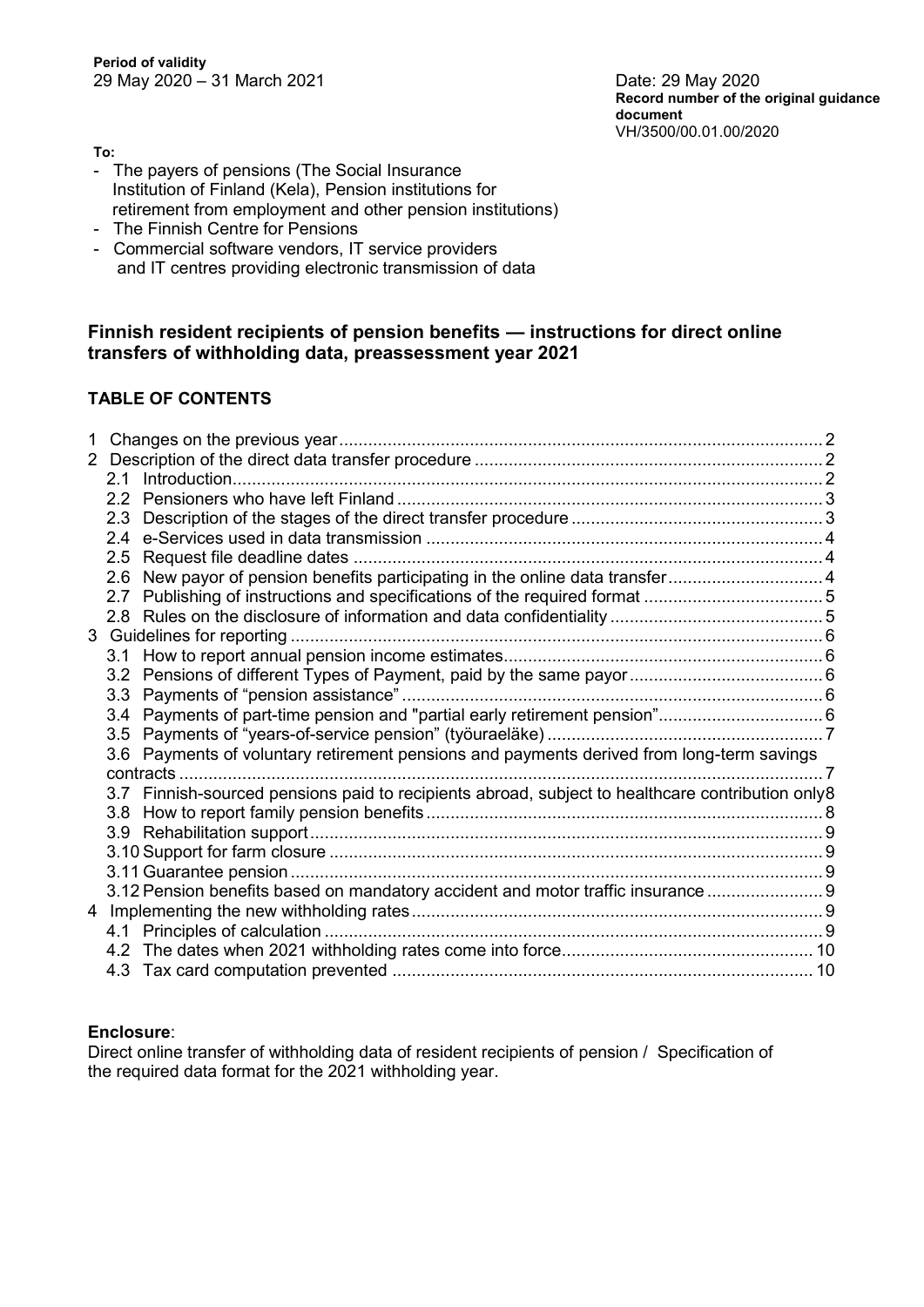# **Finnish resident recipients of pension benefits — instructions for direct online transfers of withholding data, year 2021**

This translation into English is not official. For official guidance, refer to the original instruction memoranda in Finnish and Swedish, record no **VH/3500/00.01.00/2020** 

This document discusses the direct data transfer with which the withholding information for pension recipients can be transmitted for the 2021 year of payment and withholding. The payors or filers who request data transfer will receive the withholding rates in answer to their requests. This information is computed once a year (the information is also known as 'basic tax-card information'). This document does not concern the online transfer of information relating to revised tax cards.

## <span id="page-1-0"></span>**1 Changes on the previous year**

A number of annual changes to the specification have been made for the year 2021.

Updates were made to the guidance on how to sign in securely. For more information on how filers must identify themselves electronically, on the requirements on the Role to select, and on the information flow's check routine for authorizations, click [here.](https://www.ilmoitin.fi/webtamo/sivut/IlmoituslajiRoolit;jsessionid=3E2A091D1B46C512726DAD05C4B96D3D?kieli=en)

**This specification's exact period of validity** is as follows: This specification sets out the requirements of file formatting that come into force 29 September 2020 and continue to be in force until a new version of this specification is released.

The last date for direct online transfer requests is 9 November 2020 (which also is the deadline for informing the Tax Administration of the pensioners' income).

The exact start date of payment of pension must now be reported as follows: Enter the start month for pensions that have started in 2019, 2020, 2021 or later if their Type of Payment is 03 or C or CL.

Newly added Types of pension payments: the pensions for which taxation increases by 50% – 'V2' and the received benefits from a 'PS' long-term savings account – 'V4'.

Requirement to always report payment type 15 separately was removed from section 3.7: the tax office has been able to calculate a revised tax card jointly for this payment type and another payment type. Further, in 2021 this pension will no longer be filed on an annual information return but reported to the Incomes Register.

## <span id="page-1-1"></span>**2 Description of the direct data transfer procedure**

### <span id="page-1-2"></span>**2.1 Introduction**

The procedure discussed in this document is the e-filed request, and the online answer to the request, that enables payors of pension benefits to receive the withholding information that they will need for each recipient of pension. The requests are made once a year.

This document only describes the request file in the case of **resident** recipients of pensions. If the pensioner is a tax non-resident for purposes of Finnish tax, see the other version on the subject of nonresidents.

Payors cannot combine their request for residents with those for nonresidents. If the direct transfer of withholding information is needed for nonresident pensioners, a separate request file must be prepared. The format requirements are not the same for nonresidents' and residents' request files. The specification of the format for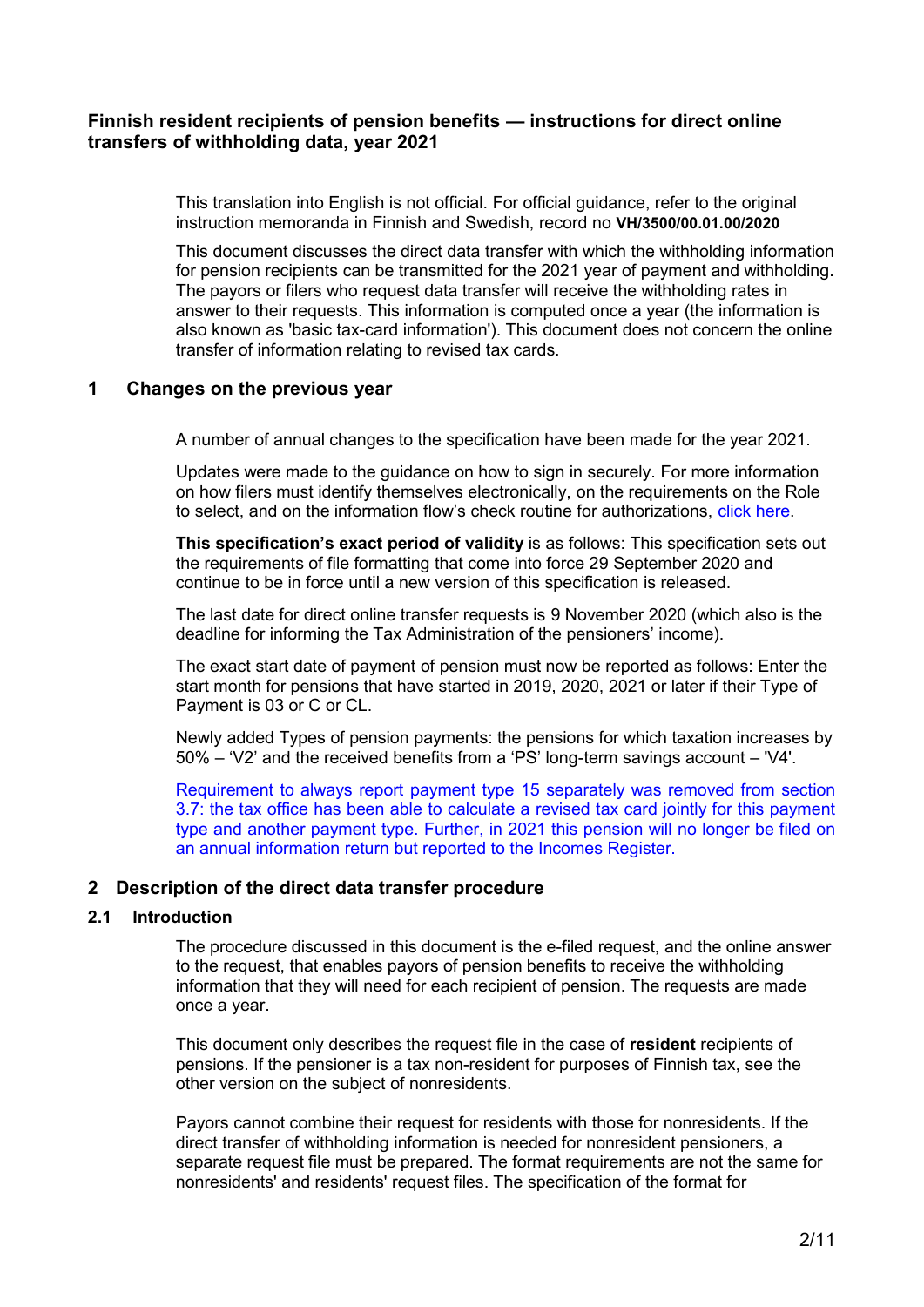nonresidents is called "Instructions for direct transfers of withholding data, nonresidents, year 2021" — translation into English is available.

#### <span id="page-2-0"></span>**2.2 Pensioners who have left Finland**

'Finnish tax residents' or 'residents' are terms that refer to people living in Finland. 'Nonresidents' are people living in other countries. However, if a Finnish citizen moves from Finland to another country, he or she will continue to be a tax resident of Finland during the calendar year when they left and for three (3) years after the end of that year. Finnish citizens who have left Finland may request for tax treatment as nonresidents prior to the close of the three-year period after the calendar year of leaving if they can show proof that they no longer have substantial ties with Finland. If a citizen of another country has lived in Finland and then leaves in order to start living in another country, he or she will normally become a nonresident as of the date of leaving.

**When the individual who leaves is a Finnish citizen and is paid Finland-sourced pensions, the payor must use the request file for residents (not nonresidents) during the three calendar years that follow the date of leaving Finland.** Only in the case that the individual has delivered the payor his or her tax card that requires tax treatment as a nonresident (called *rajoitetusti verovelvollisen muutosverokortti* in Finnish), or alternatively a tax-at-source card (called *lähdeverokortti* in Finnish) for other income types, the payor can use the request file for nonresidents for the purpose of asking for withholding information.

**For the fourth calendar year following the end of a Finnish citizen's year of leaving Finland, the payor must use the request file for nonresidents.** However, if the payor has received information from the Population Register Centre stating that the individual has returned to Finland to live, the payor must again use the request file for residents.

> **Example:** An individual pension recipient leaves Finland 1 August 2017 to start living in Spain. He is a citizen of Finland, and he continues to keep an apartment or house ready in Finland for his personal use. The conclusion is that he will continue to be a tax resident up to the end of 2017 and through 2018, 2019 and 2020. Starting 2021 he will be a nonresident.

The fact that a house remains in Finland is a substantial tie that would make it impossible before 2021 to consider individual as a nonresident even if he or she were to submit a claim for such treatment. Thus, the payor must use the residents' request files for 2018 to 2020 and move on to using the nonresidents' request file as of 2021 when asking the Tax Administration to deliver withholding data for this individual.

## <span id="page-2-1"></span>**2.3 Description of the stages of the direct transfer procedure**

We send back the answer files with withholding data in response to the specific request files that the payors have submitted. The requests include specific references to individual recipients of pensions. The request files discussed in this document must comply with the data transfer requirements outlined in the Specification. They must be set up as instructed. To facilitate accurate computations of withholding rates, the information in the request files must include payor-submitted estimates of annual gross pension incomes along with other facts as specified.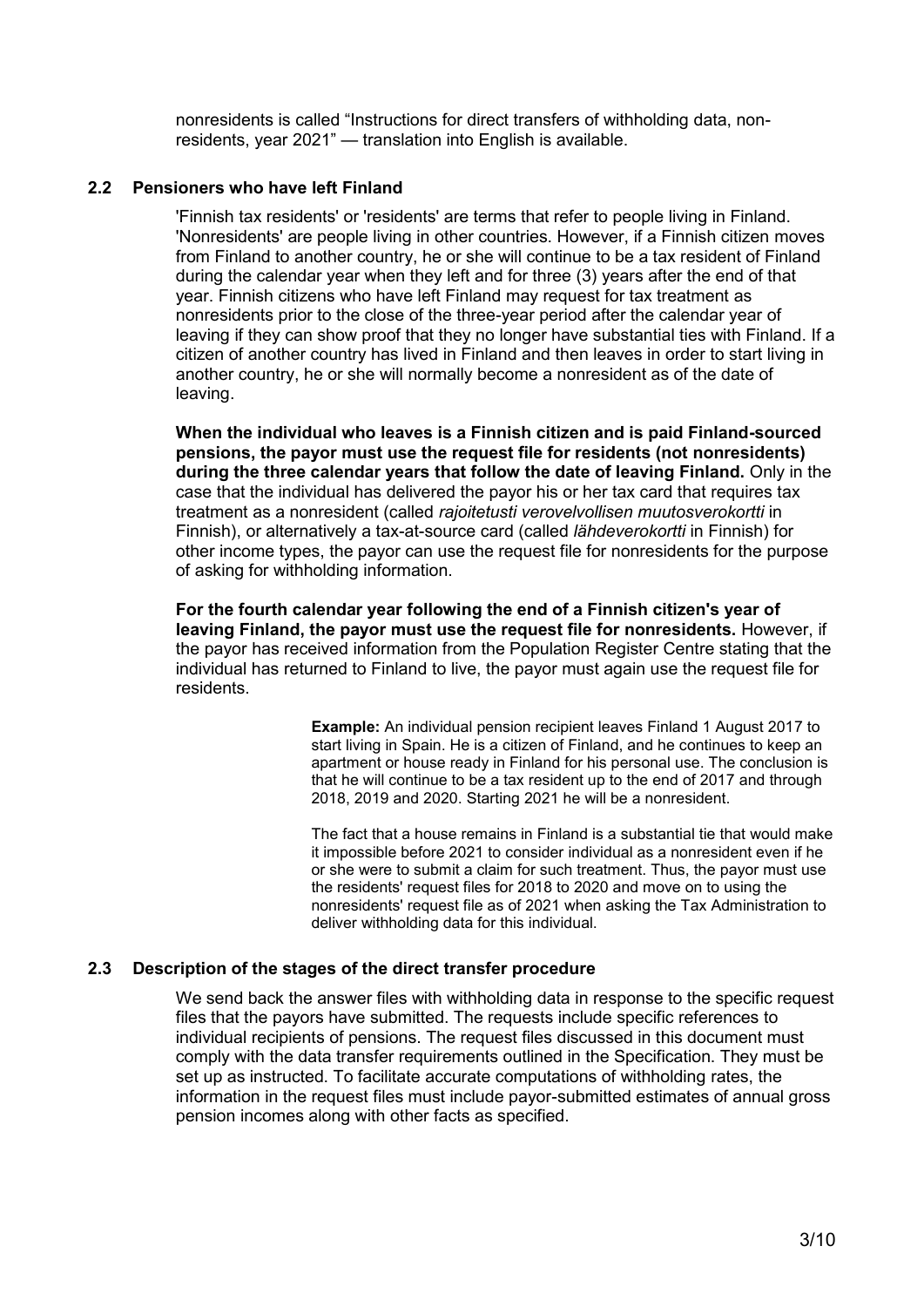### <span id="page-3-0"></span>**2.4 e-Services used in data transmission**

To send the data to us, use the ilmoitin.fi gateway maintained by the Tax Administration, or use a service offered by a Tyvi service provider. Filings via any other data medium such as a CD-rom or a USB memory device are not accepted. More information on electronic filing is available at *[ilmoitin.fi](https://www.vero.fi/en/About-us/information_and_material_on_taxatio/it_developer/)* and tyvi.fi en.

In order for the data transmission to succeed, the payor's accounting software must be able to create files that comply with the requirements of the Specification. It is the responsibility of commercial software vendors or system administrators to make sure of this. It is the responsibility of the filer or his representative that the e-file is successfully sent either via Ilmoitin.fi or via Tyvi services.

Commercial software vendors must run the necessary checks (at Ilmoitin.fi > *Check*) on the files before sending them for the first time. This step will ensure a secure and problem-free transfer of data.

Send your filing to the Tax Administration only once. It is the responsibility of the party submitting the details to ensure that the data are correct.

To sign in securely to the e-Services, the payors of pensions or the IT service centre must obtain a User ID and/or authorisation from the company they represent. Tax Administration e-Services require secure sign-in. For more information, please visit the [suomi.fi](https://www.suomi.fi/frontpage) or vritys.tunnistus.fi websites.

We send back our answer files to payors using the same data transfer service as they had used. We respond to the requests no later than two weeks in advance of the effective date of the new withholding rates. The payors receive answer files complete with withholding data. However, this requires that the payor-submitted request file had arrived on time and was free of errors.

Specifications are on a separate memorandum, listing all the required data elements and explaining the structure and formats of the request file.

## <span id="page-3-1"></span>**2.5 Request file deadline dates**

The deadline for submittal of electronic files to request the withholding information is **9 November 2020**.

The deadline has been set to match the usual yearly schedule where the effective date of individual taxpayers' 2020 withholding rates is 1 February 2021. The deadline also satisfies the requirement that the Finnish Tax Administration must have enough pension income estimates available before its annual computer runs in which the following year's withholding rates are determined.

#### <span id="page-3-2"></span>**2.6 New payor of pension benefits participating in the online data transfer**

There is no need to sign a contract with the Tax Administration when you participate in the online data exchange with request-and-answer files. However, participants must follow the instructions and their updates closely.

The Finnish Business ID is the identifier of the payor, filer – i.e. of the pension institution. **The Business ID that you submit must be the currently valid one**. Based on the Business ID information, the system will print the payor's name on the letters that the Tax Administration will send to the pensioners. The letters both show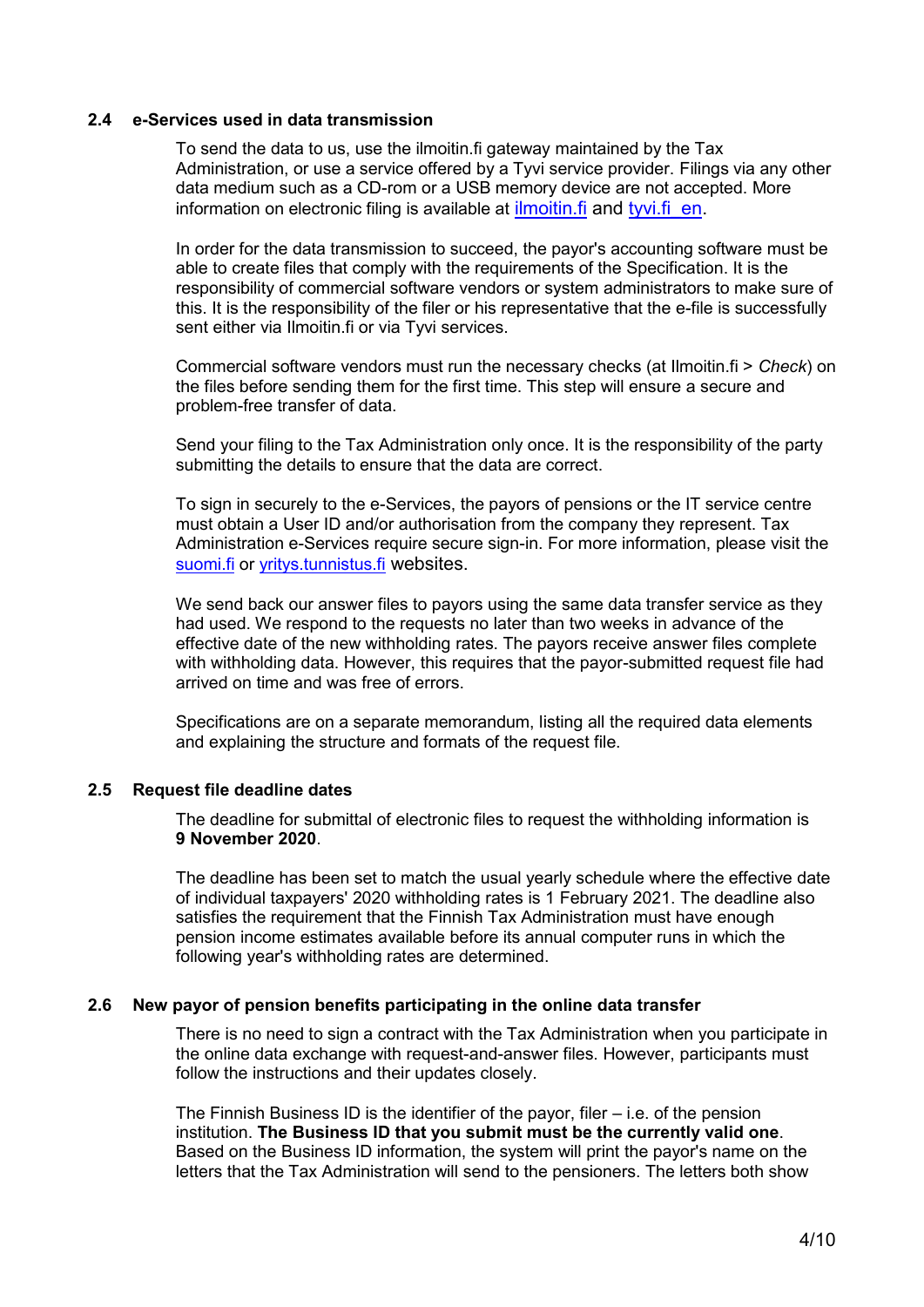the withholding rates to be applied, and contain explanations of the principles of withholding calculation. Accordingly, it is very important that all pension institutions and other payors of pensions always keep the Tax Administration up to date.

This means that any address changes or business name changes should be reported to us promptly and in writing.

The Finnish Tax Administration's contact information can be found in the specification of the required data format.

### <span id="page-4-0"></span>**2.7 Publishing of instructions and specifications of the required format**

Instructions and Specifications are posted each year at tax.fi > About us > Information and material on taxation  $>$  IT developers  $>$  Data format specifications  $>$  Direct data [transfers and other e-filings.](https://www.vero.fi/en/About-us/it_developer/data-format-specifications/specifications__direct_data_transfers_a/)

Instructions are issued in new versions every year because there is some variation from year to year due to the irregularity associated with withholding rates, their dates of coming into force, and the deadline dates for the filing of direct-transfer requests. Commercial software vendors, payors of pensions and all other preparers of request files should therefore adapt to regularly occurring changes of data formats every year. Ordinarily, the updates of instructions and guidance are published in August or September.

For more information, see tax.fi > About us > Information and material on taxation > IT developers > e-Filing guidance > [Electronic filing of information returns](https://www.vero.fi/globalassets/tietoa-verohallinnosta/ohjelmistokehittajille/sahkoisen-ilmoittamisen-yleiskuvaus_6.4versio_engl.pdf) – General [description.](https://www.vero.fi/globalassets/tietoa-verohallinnosta/ohjelmistokehittajille/sahkoisen-ilmoittamisen-yleiskuvaus_6.4versio_engl.pdf)

## <span id="page-4-1"></span>**2.8 Rules on the disclosure of information and data confidentiality**

The Tax Administration delivers withholding data by direct online transfer to payors under section 17 (1), paragraph 2 of the Act on the Public Disclosure and Confidentiality of Tax Information (1346/1999). Notwithstanding the confidentiality obligation, the Tax Administration may disclose information to payors on the withholding tax rate and other information required for payment of withholding tax related to taxpayers as specified by the payor.

Payors have the right to collect the data that are needed for withholding, and the right to store such data in their accounting systems. The request filing must be limited to cover the individuals who actually are paid pensions at the time when the withholding data is in force. If any organisation or individual maintains a register in such a way that neglect is evident with respect to the protection of personal information of natural persons within the meaning of the EU General Data Protection Regulation 2016/679 (GDPR) and the Finnish Data Protection Act (1050/2018), it is regarded as a punishable offence entailing an obligation to pay damages.

The withholding data transmitted to the payors are confidential. Pursuant to § 12 of the Act on Public Disclosure and Confidentiality of Tax Information, they may not be used for any other purposes than what is their intended purpose. The only permissible purpose is the withholding of tax.

Provisions on non-disclosure and prohibition of information misuse are found in § 22 and § 23 of the Act on the Openness of Government Activities (621/1999). Anyone processing the information must keep it confidential under the provisions of the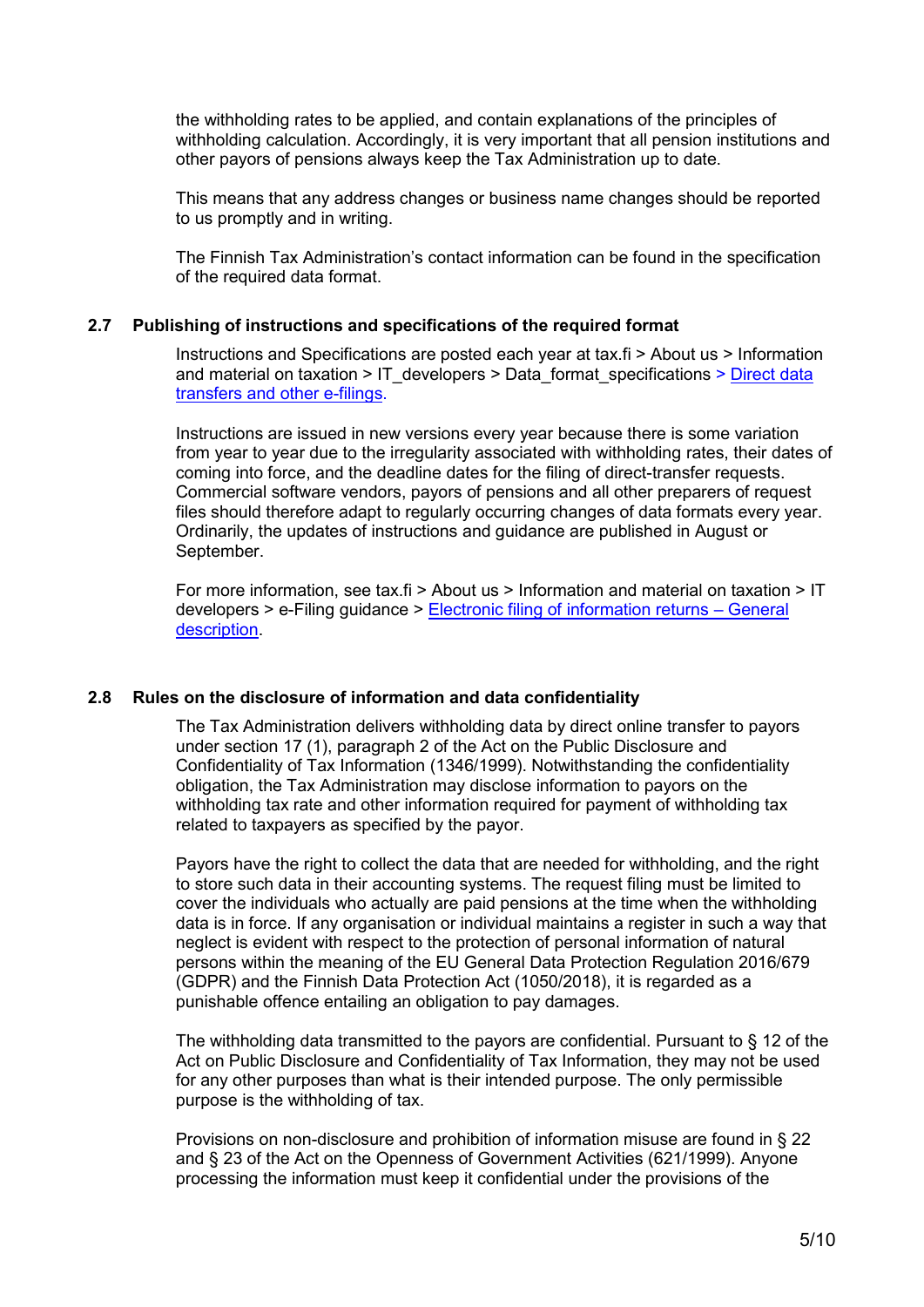legislation. They must not use it for their personal benefit or for the benefit of another, nor to the detriment of any third parties.

Whoever handles individual taxpayers' withholding data must also consider the obligations of the Controller of a database within the meaning of the Decree on personal data and the Personal Data Act (523/1999), including the obligation to adhere to the agreed purposes of use, the obligation to protect the data and the obligation to inform the individuals whose data is being captured.

When any information becomes obsolete and unnecessary, delete it from the system.

The confidentiality requirements and the additional EU requirements of the GDPR 2016/697 concern all those who handle withholding data at pension institutions, accounting firms or IT centres.

The database of the Tax Administration makes a log of the users who send in request filings and of the pension institutions (and others) who have been given the withholding data.

# <span id="page-5-0"></span>**3 Guidelines for reporting**

#### <span id="page-5-1"></span>**3.1 How to report annual pension income estimates**

The euro amount of the 2021 annual income must be written as a straight string of numbers with no separator characters between the euros and the cents. If necessary, pad the figure with leading zeros. The value of position 42 – unit of currency must be '1' (the euro).

## <span id="page-5-2"></span>**3.2 Pensions of different Types of Payment, paid by the same payor**

If a payor of pensions has paid more than one type of pensions, the payor must report them separately in order to differentiate between the Types of Payment concerned. Accordingly, each pension type will give rise to the preparation of a request file. For a list of Types of Payment, see section 9 of the Specification.

## <span id="page-5-3"></span>**3.3 Payments of "pension assistance"**

Starting June 2017, individual recipients who would otherwise receive "labour market support" are entitled to a social benefit called "pension assistance", subject to specific terms and conditions. The tax rules that apply on "pension assistance" are those that apply on pension income.

If you pay this benefit, enter Type of Payment "AB" as the value of positions 53 to 54.

## <span id="page-5-4"></span>**3.4 Payments of part-time pension and "partial early retirement pension"**

Fill in Type of Payment '24' as the value of positions 53 to 54 to report part-time pensions including "partial early retirement", and '25' to report partial disability and rehabilitation pensions. This will ensure that the Tax Administration system will not disregard the individual's wage income, if any. Instead, the system will calculate two withholding rates: one for pension income, another for wage income.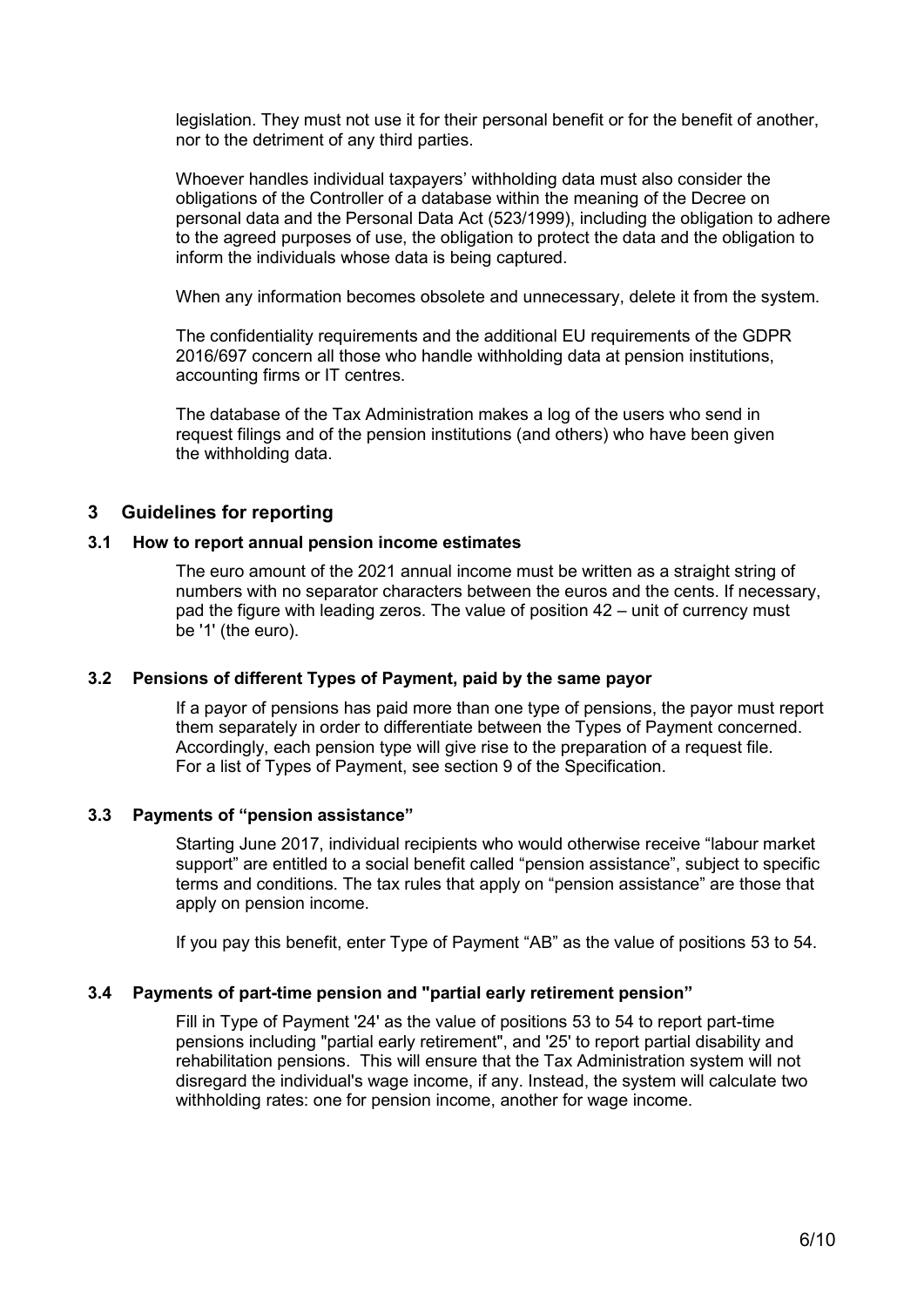#### <span id="page-6-0"></span>**3.5 Payments of "years-of-service pension" (työuraeläke)**

Report Type of Payment '03' if the pension is of the "years-of-service pension", effective from the beginning of 2017. Report old-age pension, disability pension, unemployment pension, veteran's pension and early old-age pension and rehabilitation subsidy in positions 53 to 54.

#### <span id="page-6-1"></span>**3.6 Payments of voluntary retirement pensions and payments derived from long-term savings contracts**

Report Type of Payment '14' if pension benefits deemed as capital income and based on voluntary pension contracts are paid, and Type of Payment '13' if pension benefits deemed as earned income and based on voluntary pension contracts are paid. However, if pension benefits deemed as capital income are to be taxed with a 20 percent increase, the Type of Payment must be reported as 'V1'. Note: if pension benefits deemed as capital income are to be taxed with a 50-percent increase, the Type of Payment must be reported as 'V2'.

Furthermore, indicate Type of Payment '14' if payments deemed as capital income are made as based on a "PS" long-term savings contract (within the meaning of the Act no 1183/2009 governing long-term savings). Indicate Type of Payment '13' if payments deemed as capital income are made as based on a long-term savings contract. However, if such payments, deemed as capital income, are to be taxed with a 20 percent increase, the Type of Payment must be reported as 'V3'. Note: if such receipts of payments are to be taxed with a 50-percent increase, the Type of Payment must be reported as 'V4'.

Use payment type 13 also for pensions (when the requirements of EU regulations are not met), taxable as earned income, paid to EU officials based on voluntary pension insurance contracts. The new F1 Type of Payment is designed for the payments of pension (not based on Regulations) to retired officials of the EU due to voluntary pension insurance contracts, which are taxed with a 20-percent increase.

For a list of Types of Payments, see section 9 of the Specification.

As provided in the Official Decision of the Tax Administration, the computations on withholding must in these cases artificially increase the tax base by 20%. However, payors and filers must report the actual amounts to be paid and not include the 20 percent increase. The Tax Administration will include the increase. The payor must withhold the correct amount as instructed by the Tax Administration. In this case, the amount will be raised. This equally concerns the taxable pensions that are treated as earned income, and also the taxable pensions that are treated as capital income.

> **Example:** The receipts of pension based on a voluntary contract are taxed as 20% higher. In 2020, the total annual pension payment is €2,000. The payor must report it as €2,000 in the request file and specify 'V1' as Type of Payment. The individual pensioner has reported a deductible interest cost amounting to €200 related to a loan he had taken for the production of income. The calculation to work out his estimated tax liability is 30% x (€2,000 + (€2,000 x 20%) - €200) = €660. The withholding rate to be applied to the individual's income is thus €660 / €2,400 = 27.5%. The answer file will contain the rate of 275 = 27.5%. The payor must withhold 27.5% of the artificially increased income amount i.e. of €2,400.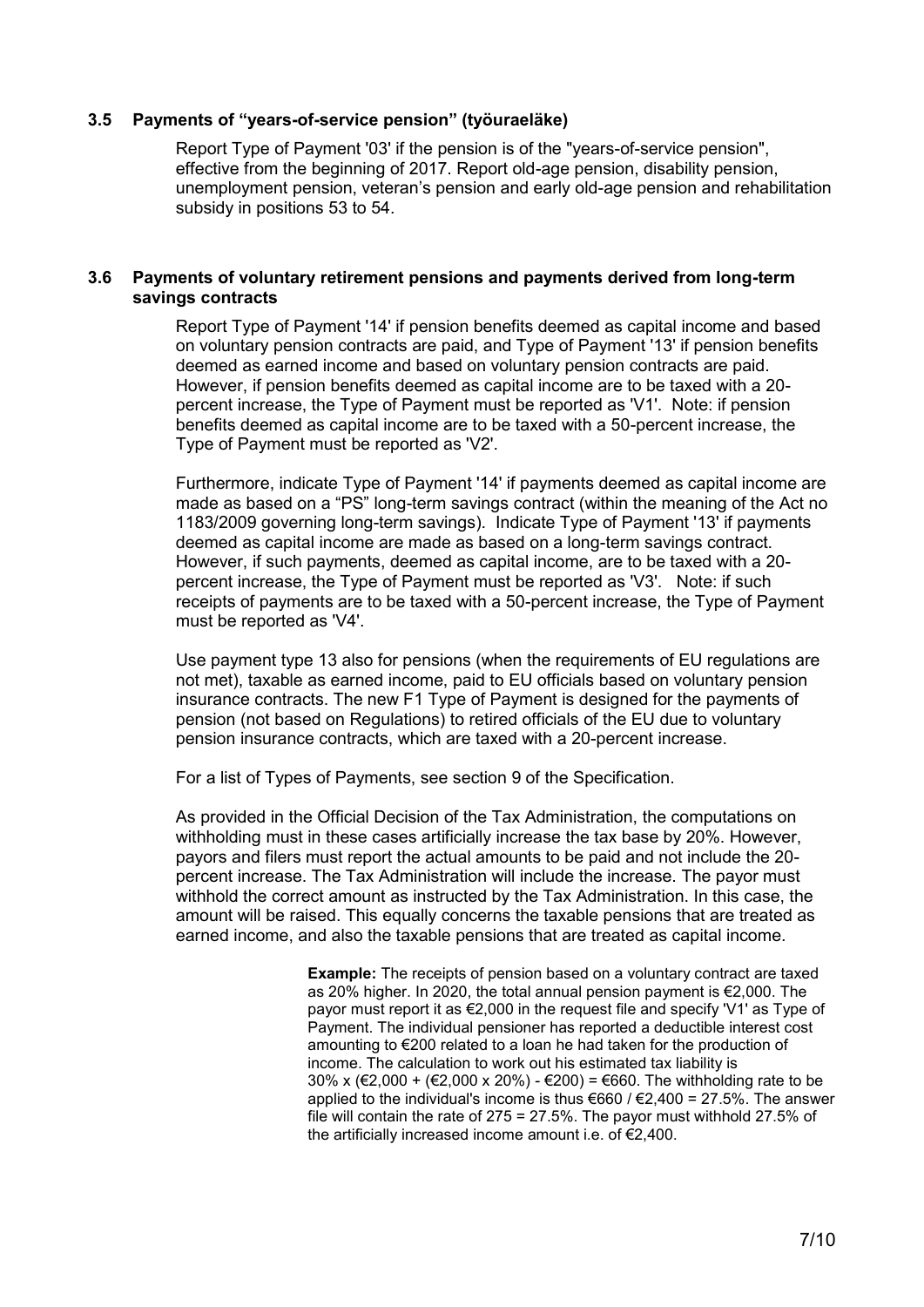## <span id="page-7-0"></span>**3.7 Finnish-sourced pensions paid to recipients abroad, subject to healthcare contribution only**

Indicate Type of Payment '15' for payments of Finnish-sourced pension benefits, related to the private sector or to businesses operated by public organisations. These pensions are only subject to Finnish healthcare contributions. Sometimes they involve no withholding at all. Examples of these pension types include private-sector pension benefits – and pension relating to past employment with a public organisation that conducts business – payable to a Finnish tax resident living in a foreign country if the bilateral tax treaty prevents the levying of Finnish tax on them. Such pensions fall outside Finland's taxing rights but the Finnish healthcare contribution is chargeable if Finland is responsible for financing the individual's healthcare costs.

You can only have '15' as the Type of Payment if the pension payments meet the following conditions:

- a) There is a revised tax card, received by letter, with the words "Concerns the withholding of healthcare contributions"—"Tämä verokortti koskee sairaanhoitomaksun perimistä" instructing the payor of this pension benefit, or
- b) there may be a direct data transfer of revised tax-card information showing code 060, value '1' to instruct the payor, or
- c) there has been Type of Payment 15 displayed in the answer file that you received last year regarding last year's withholding data.

## <span id="page-7-1"></span>**3.8 How to report family pension benefits**

.

The request files must include estimates of the 2021 pension income. These estimates must be made so as to reflect any upcoming changes that the payor or filer is aware of. This includes situations where the end date is known for a pension payable to a child. If such an end date falls in the coming year, the payor/filer should only report the amount that will accrue up to the end date.

Under § 40 of the Act governing old-age pensions (Act no 568/2007), the family pension payable to a child can only be paid during ages 18 to 21 and to children who pursue studies. This means that if the child were to discontinue his or her being a student, they would also lose their right to receive the family pension. Because it is impossible for the payor/filer to anticipate continued or discontinued academic studies, payors/filers must report the estimated pension amount for the entire year. However, if it is known that the child will turn 21 during the coming year, the payor/filer must only report the amount that will accrue up to the 21<sup>st</sup> birthday.

Any Kela-paid pension payable to widows, within the meaning of the legislation governing national pensions, must not be included in the estimated amount of the request file. The withholding on these payments must be effected as instructed by the Official Decision of the Tax Administration on withholding, or as specifically instructed by the local tax office (on a revised tax card).

The pension centre-paid widow's pension (before the adjustment known as '*eläkesovitus*' is completed) must be reported for the entire year as equal to the result of the January 2021 amount multiplied by twelve. If any substantial changes were to be made later in the adjustment process known as *eläkesovitus*, the payor or filer must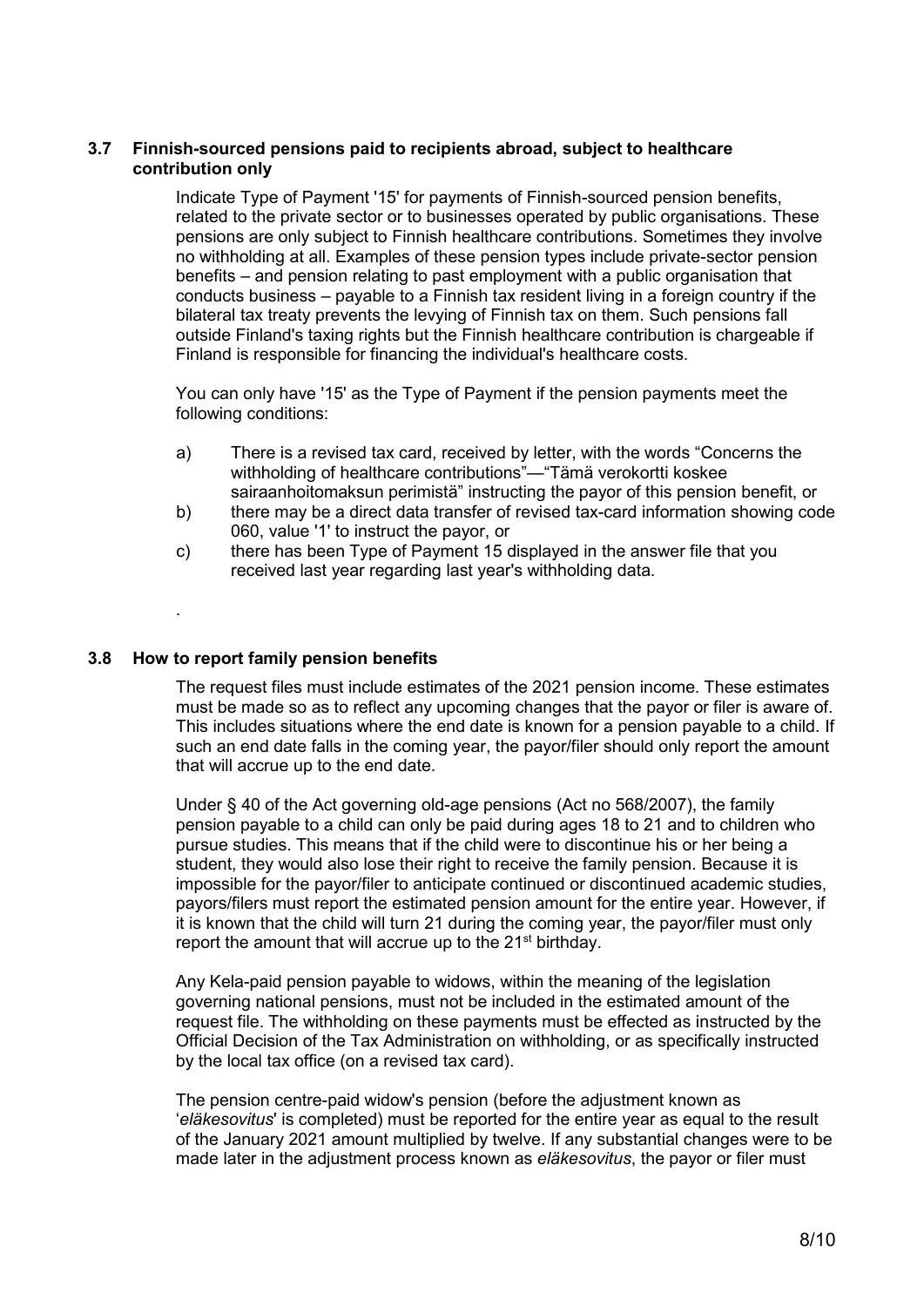give guidance to the pensioner to turn to the Finnish Tax Administration in order to request a revised withholding rate i.e. a new tax card.

### <span id="page-8-0"></span>**3.9 Rehabilitation support**

Similar rules apply to rehabilitation support and disability pension benefits. For this reason, recipients of rehabilitation support are entitled to the same deductions for pension income as other pension recipients. Indicate '03' as the Type of Payment in positions 53 – 54, that is, in the same way as in the case of disability pension.

### <span id="page-8-1"></span>**3.10 Support for farm closure**

The benefits paid to farmers in connection with relinquishing their farm (called *Maatalousyrittäjien luopumistuki* in Finnish) are regarded as pension income entitling the recipient to tax deductions for pension recipients. Enter '54' as the Type of Payment in positions 53 – 54.

#### <span id="page-8-2"></span>**3.11 Guarantee pension**

As of 1 March 2011, some pension recipients have received a pension type known as 'guarantee pension' (takuueläke in Finnish). Report 'AA' as the Type of Payment for any payments of guarantee pension.

#### <span id="page-8-3"></span>**3.12 Pension benefits based on mandatory accident and motor traffic insurance**

Report 'C' as the Type of Payment in the case of the pension types falling into the categories of family pensions and accident-insurance pensions, either statutory or voluntary, when the requirements of EU Social Security Regulation are met.

And correspondingly, enter 'CL' as the Type of Payment in the case of payments of disability pension or family pension in situations where the requirements of EU Social Security Regulation are not met.

Indicate '07' as the Type of Payment in the case of family and disability pensions based on third-party insurance contracts, where the requirements of the EU social security Regulation are not met.

For the 'C' Type of Payment, only fill position 53 with the letter 'C' and leave position 54 blank.

## <span id="page-8-4"></span>**4 Implementing the new withholding rates**

#### <span id="page-8-5"></span>**4.1 Principles of calculation**

The Tax Administration performs the necessary calculations to obtain a single withholding rate for all payments of pension benefits to the recipient. As for Type of Payment 15, the rate can be no higher than the healthcare contribution rate. However, it is rounded up to the nearest half percentage, or the nearest even percentage. For 2020, the officially confirmed rate of healthcare contribution is 1.65% when applied to pension income. No official confirmation has been made so far for the 2021 contribution level. For the Types of Payment 14, V1 and V3, the rates can be no higher than the increased capital-income tax rate.

When payments of pension benefits are made in 2011 and later within the meaning of the legislation governing national pensions, the applicable withholding rate may be